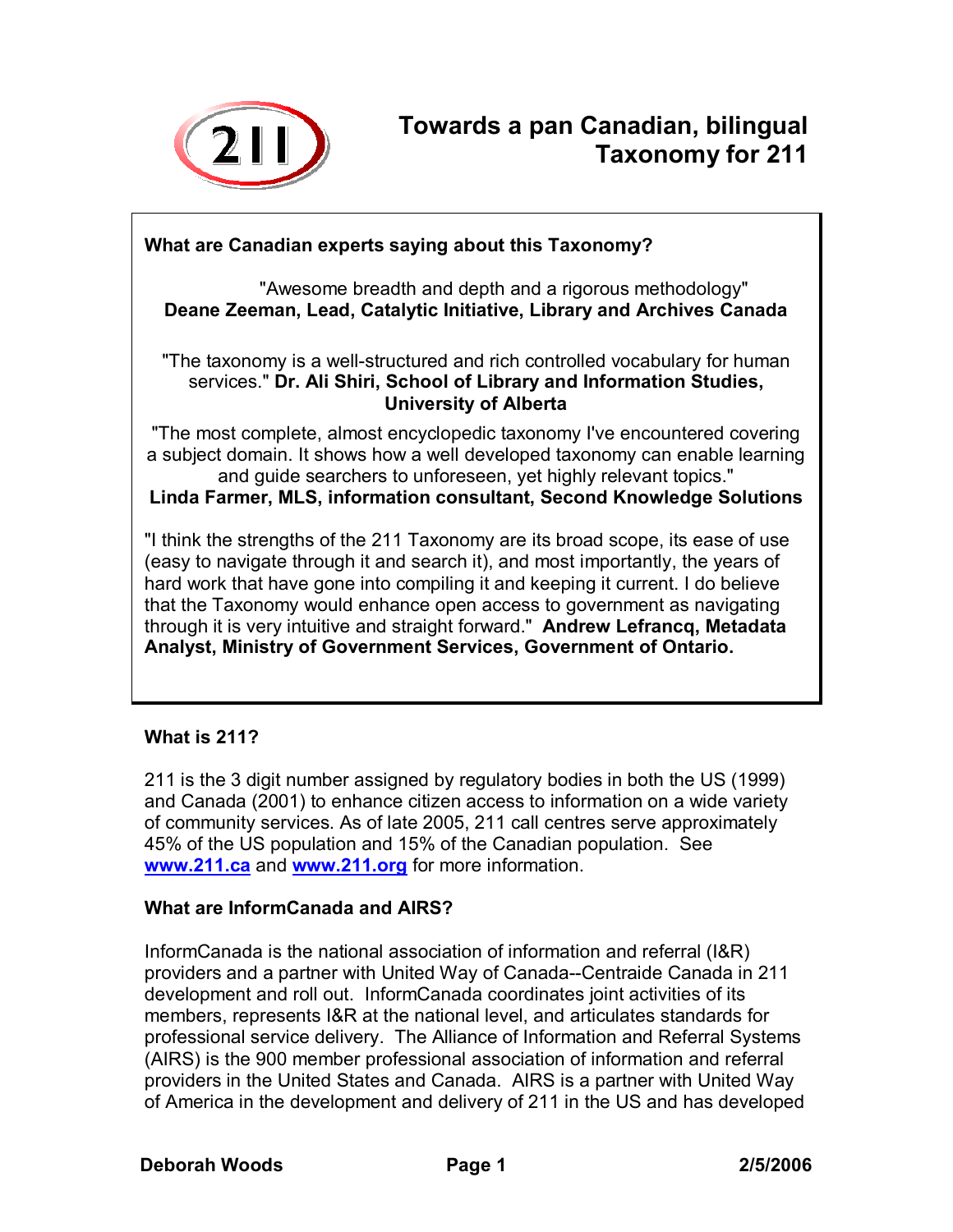professional standards for the field, many of which have been adapted by InformCanada to the Canadian environment. AIRS Accreditation for agencies and Certification for individual I&R specialists both on the phone and managing databases are requirements of 211 in both the US and Canada.

## **How is United Way involved?**

United Way of Canada--Centraide Canada is a founding national partner in 211 with InformCanada. United Way supports 211 national governance bodies, initiates fund development efforts and secured the pro bono services of Deloitte in completing the Canadian 211 cost benefit analysis. United Way owns the logo and trademarks associated with 211 and has a role on the 211 Licensing Panel. Local United Ways are key supporters of 211 through funding and convening stakeholder planning groups.

#### **What is information and referral?**

Information and referral is the practice of bringing people and services together. While there are many government, some corporate and some nonprofit agencies with other mandates that also provide I&R, there are also organizations that focus solely on I&R. These organizations may be either comprehensive I&Rs (i.e. they provide information and referrals for anyone on the broad range of community services) or specialized I&Rs (i.e. they target services for people with disabilities, the military, older adults).

# **What is a Taxonomy?**

"In a human service context, a taxonomy is a classification system that allows you to index and access community resources based on the services they provide and the target populations they serve, if any. It provides a structure for your information and it tells people what is in your information system and how to find it." (from 211 LA County web site **www.211taxonomy.org** )

#### **Why did InformCanada choose this Taxonomy?**

After nearly a year of study, the InformCanada Board accepted in March 2004 the recommendation of its classification task force to pursue funding to create a pan Canadian bilingual taxonomy based on the AIRS/INFO LINE Taxonomy of Human Services. Major benefits of this classification system are

- a firm structure or architecture for the overall system but with flexible development rules that allow for growth and changes in the service delivery system. A rich network of linkages between preferred terms and their synonyms allows for local terms to be used in searching when appropriate
- detailed and descriptive definitions for each term, developed in consultation with subject area experts. This reduces confusion in indexing and accessing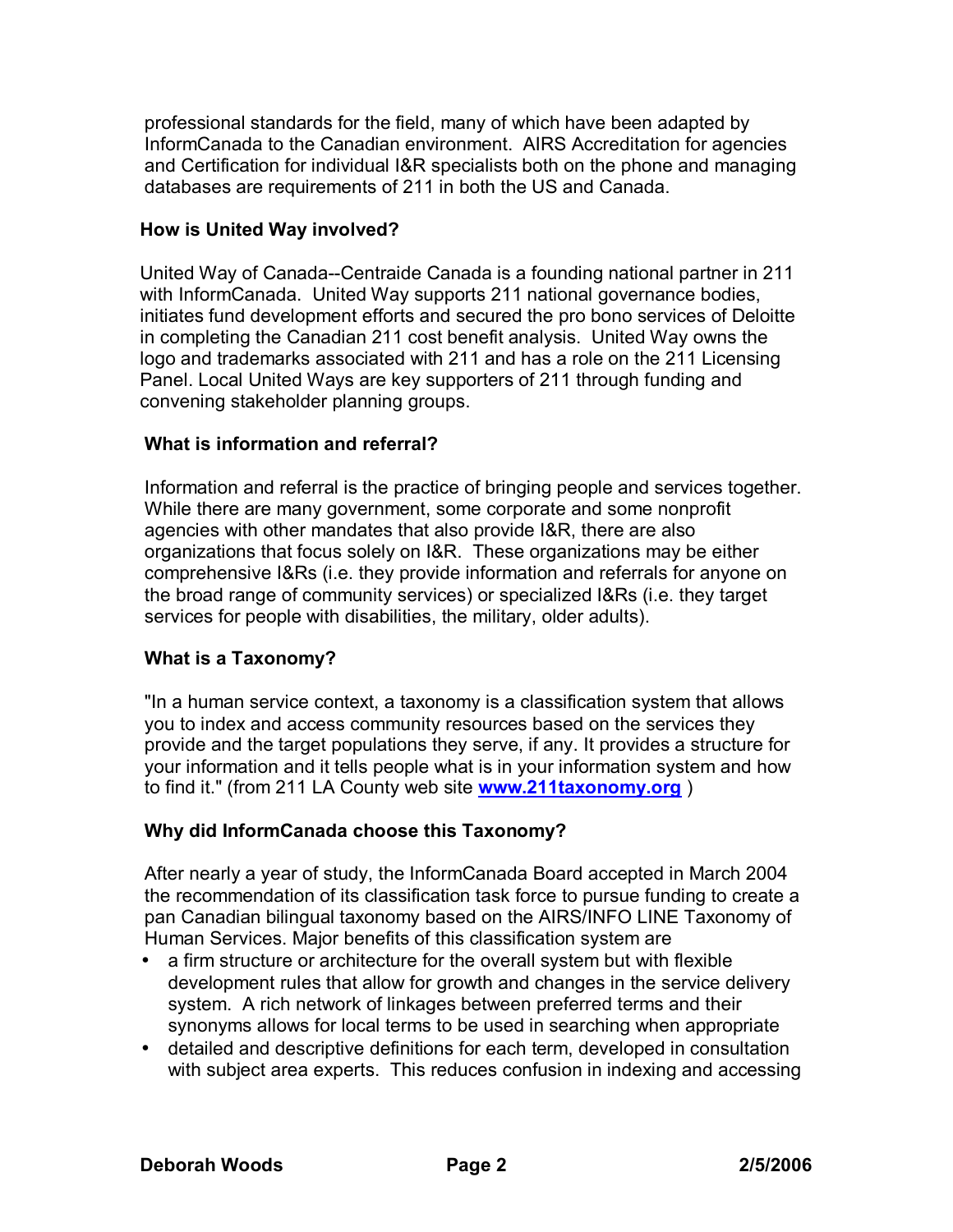services, allows for very precise searches, and increases accuracy in describing duplication or gaps in service for social planning purposes

- compliance with the ISO standards for development of a monolingual thesaurus (classification system) and anticipated compliance with the ISO standards for a bilingual thesaurus once the French language version is undertaken
- 8300 terms cover a wide range of community services, making this system appropriate for comprehensive or specialized use, and providing a common language to bridge the gaps between service delivery silos
- the hierarchical structure facilitates data sharing among agencies and statistical comparison since referral statistics can be "rolled up" to a higher level term for easy comparison
- previous Canadian users in Edmonton and Calgary had positive experience with adapting the Taxonomy to their use
- the **www.211taxonomy.org** web site and the Taxonomy listserv provide substantial support to users through training materials, peer support and access to the US Taxonomy editor, updates on changes, downloadable files.

## **What is the AIRS/INFO LINE Taxonomy of Human Services?**

The AIRS/INFO LINE Taxonomy is a product of 23 years of work in the nonprofit information and referral sector in North America, championed by INFO LINE of Los Angeles (now 211 LA County). It is a classification system that is primarily focused on indexing services that will help connect people in a practical way to the services that they need (e.g. shelter, child care, home health care, emergency food, vocational counselling), regardless of who offers that service (e.g. government at any level, the nonprofit or in some cases the for profit sector).

This taxonomy has approximately 8300 separate terms, all of which are defined and given a unique alpha numeric code. Each preferred term may have one or several synonyms that are linked to it, offering a flexible but solid structure. The taxonomy is divided into 11 categories (e.g. basic needs, environmental quality, health care, criminal and legal services, and a separate category for target populations for whom the services are intended). Each of these categories descends like the roots of a tree into 5 levels from broad to narrower terms:

Code B Basic Needs  $(1<sup>st</sup> level)$ Code BH Housing/Shelter (2<sup>nd</sup> level) Code BH-180 Emergency Shelter (3rd level) Code BH-180.850 Homeless Shelter  $(4<sup>th</sup>$  level) Code BH-180.850-10 Bad Weather Shelters (5<sup>th</sup> level)